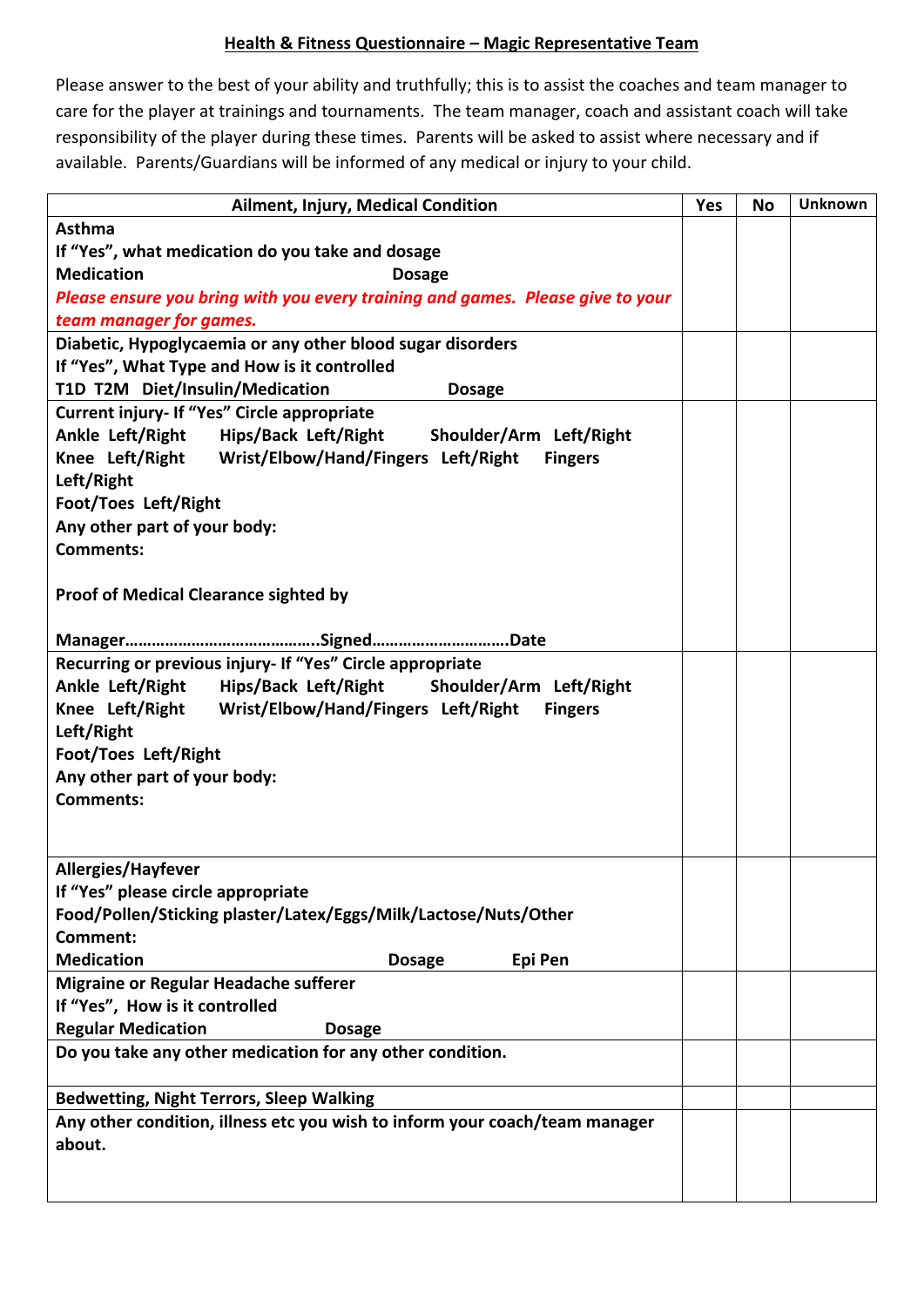## **Medication Authorisation – Magic Representative Team**

Please do not take any medication unless you ask your coach or team manager. Any regular medication **(eg** antibiotics) needs to be logged with the team manager.

Any pain relief will be given by the team manager.

**I (Parents/Guardians name)……………………………………………………………………………………** Accept that in my absence or unable to be contacted, that my child/player; **(name)……………………………………………………. is able to be administered pain relief as deemed necessary by**  the team manager or qualified first aid attendant.

Please circle appropriate dosage.

1 **x** Paracetamol 2 x Paracetamol 1 x Anti-inflammatory 2 x Anti-inflammatory

I (Parents/Guardians name)…………………………………………………………………………………………… Accept that in my absence or unable to be contacted, that my child/player; (name)……………………………………………………………… is able to be attended by ambulance, general practitioner or public hospital accident and emergency department if deemed necessary by team manager or game officials.

Signature of Parent/Guardian……………………………………………Date Signed ………………………………………………………………

Players Name ……………………………………………………………………………Date of Birth………………………………

| <b>Medicare Card No</b>     |        | <b>Ref No</b>        | <b>Expiry</b> |
|-----------------------------|--------|----------------------|---------------|
| <b>Health Insurance</b>     |        | Membership No $_{-}$ |               |
| <b>Name of Primary Card</b> |        |                      |               |
| Holder                      |        |                      |               |
| <b>Hospital Cover</b>       | Yes/No | <b>Extras Cover</b>  | Yes/No        |
| <b>Health Care Card CRN</b> |        |                      |               |

As Parent/Guardian I give my person to the Team Officials to act appropriately where necessary for the care of my child during representative trainings, tournaments, travel days and accommodation.

**I** understand that the some information I have given will remain private and confidential and only the Team Manager will access and inform others (Medical personnel) were necessary for the care and protection of my child's privacy.

Parent/Guardian signature……………………………………………………Print Name……………………………………………………………………

**Date Signed…………………………………………….**